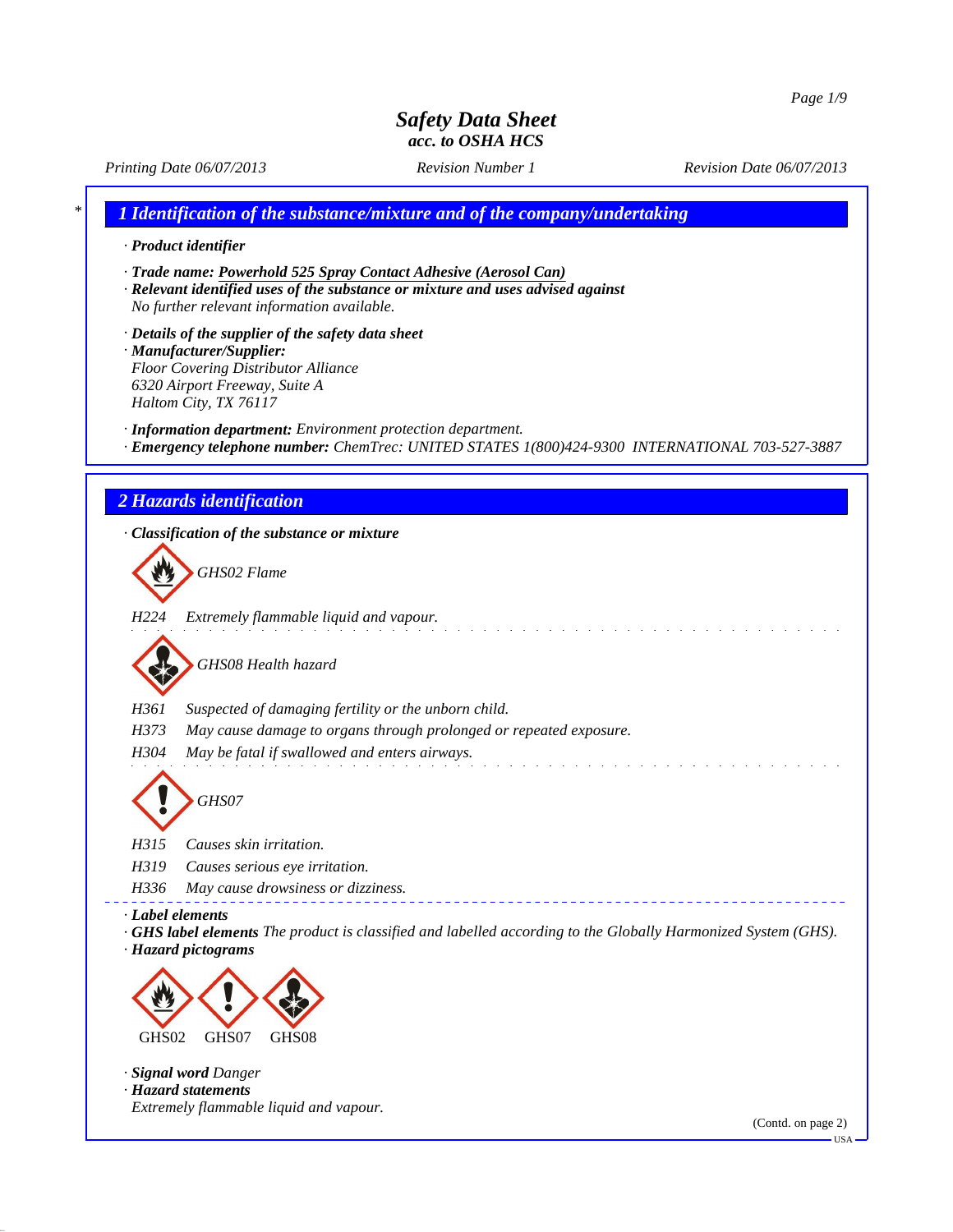*Printing Date 06/07/2013 Revision Number 1 Revision Date 06/07/2013*

### *Trade name: Powerhold 525 Spray Contact Adhesive (Aerosol Can)*

(Contd. of page 1) *Causes skin irritation. Causes serious eye irritation. Suspected of damaging fertility or the unborn child. May cause drowsiness or dizziness. May cause damage to organs through prolonged or repeated exposure. May be fatal if swallowed and enters airways. · Precautionary statements If medical advice is needed, have product container or label at hand. Keep out of reach of children. Read label before use. Keep away from heat/sparks/open flames/hot surfaces. - No smoking. IF SWALLOWED: Immediately call a POISON CENTER or doctor/physician. IF ON SKIN (or hair): Remove/Take off immediately all contaminated clothing. Rinse skin with water/shower. IF IN EYES: Rinse cautiously with water for several minutes. Remove contact lenses, if present and easy to do. Continue rinsing. Store locked up. Dispose of contents/container in accordance with local/regional/national/international regulations. · Classification system: · NFPA ratings (scale 0 - 4)* 2 4 1 *Health = 2 Fire = 4 Reactivity = 1 · HMIS-ratings (scale 0 - 4)* HEALTH FIRE PHYSICAL HAZARD 1 *Physical Hazard = 1* \*2 *Health = \*2* 4 *Fire = 4 · Other hazards · Results of PBT and vPvB assessment · PBT: Not applicable.*

*· vPvB: Not applicable.*

# *3 Composition/information on ingredients*

#### *· Chemical characterization: Mixtures*

*· Description: Mixture of the substances listed below with nonhazardous additions.*

|                   | $\cdot$ Dangerous components:  |             |
|-------------------|--------------------------------|-------------|
| $67-64-1$ acetone |                                | $10-25\%$   |
|                   | 74-98-6 propane                | $10 - 25\%$ |
|                   | $\overline{110-54-3}$ n-hexane | $5 - 20\%$  |
|                   | $115 - 10 - 6$ dimethyl ether  | $5 - 20\%$  |

## *4 First aid measures*

*· Description of first aid measures*

*· After inhalation:*

*Supply fresh air or oxygen; call for doctor.*

*In case of unconsciousness place patient stably in side position for transportation.*

*· After skin contact: Immediately wash with water and soap and rinse thoroughly.*

(Contd. on page 3)

USA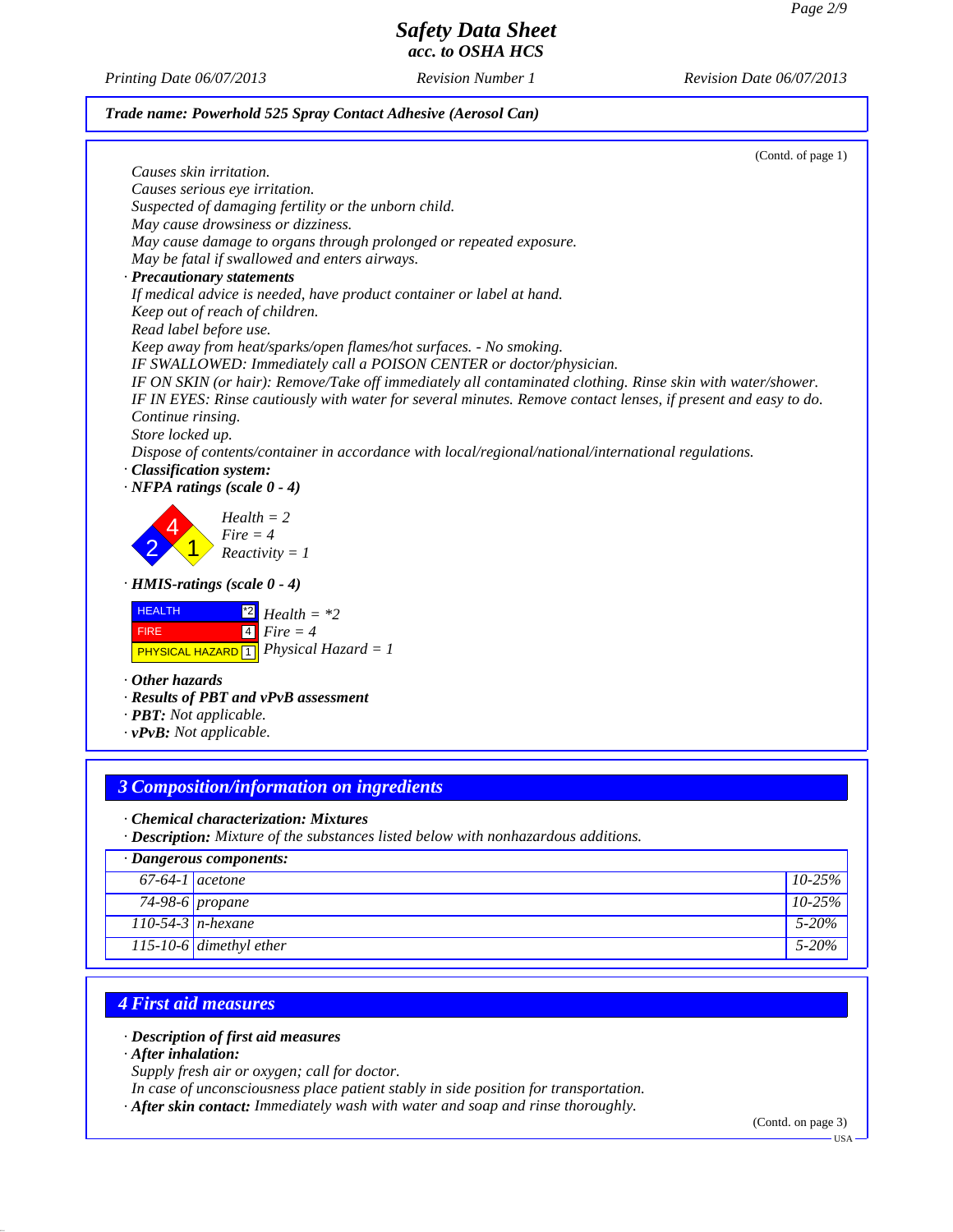(Contd. of page 2)

# *Safety Data Sheet acc. to OSHA HCS*

*Printing Date 06/07/2013 Revision Number 1 Revision Date 06/07/2013*

#### *Trade name: Powerhold 525 Spray Contact Adhesive (Aerosol Can)*

*· After eye contact:*

- *Rinse opened eye for several minutes under running water. If symptoms persist, consult a doctor.*
- *· After swallowing: Seek medical treatment.*
- *· Information for doctor:*
- *· Most important symptoms and effects, both acute and delayed No further relevant information available.*
- *· Indication of any immediate medical attention and special treatment needed*
- *No further relevant information available.*

### *\* 5 Firefighting measures*

- *· Extinguishing media*
- *· Suitable extinguishing agents:*
- *CO2, sand, extinguishing powder. Do not use water.*
- *Use fire fighting measures that suit the environment.*
- *· For safety reasons unsuitable extinguishing agents: Water*
- *Water and water with full jet*
- *· Special hazards arising from the substance or mixture No further relevant information available.*
- *· Advice for firefighters*
- *· Protective equipment: Protective clothing and respiratory protective device.*

## *6 Accidental release measures*

- *· Personal precautions, protective equipment and emergency procedures Wear protective equipment. Keep unprotected persons away. Ensure adequate ventilation*
- *· Environmental precautions: Do not allow to enter sewers/ surface or ground water.*
- *· Methods and material for containment and cleaning up:*

*Absorb with liquid-binding material (sand, diatomite, acid binders, universal binders, sawdust). Dispose of contaminated material as waste in accordance with federal state and local regulations. Ensure adequate ventilation.*

*Do not flush with water or aqueous cleansing agents*

*· Reference to other sections See Section 7 for information on safe handling.*

*See Section 8 for information on personal protection equipment. See Section 13 for disposal information.*

### *\* 7 Handling and storage*

*· Handling:*

- *· Precautions for safe handling*
- *Open and handle receptacle with care. Avoid prolonged or repeated contact with skin. Avoid contact with eyes. Wash thoroughly after handling.*
- *· Information about protection against explosions and fires: Keep ignition sources away - Do not smoke. Protect against electrostatic charges.*
- *· Conditions for safe storage, including any incompatibilities*
- *· Storage:*
- *· Requirements to be met by storerooms and receptacles: Store in a cool location away from direct heat.*

(Contd. on page 4)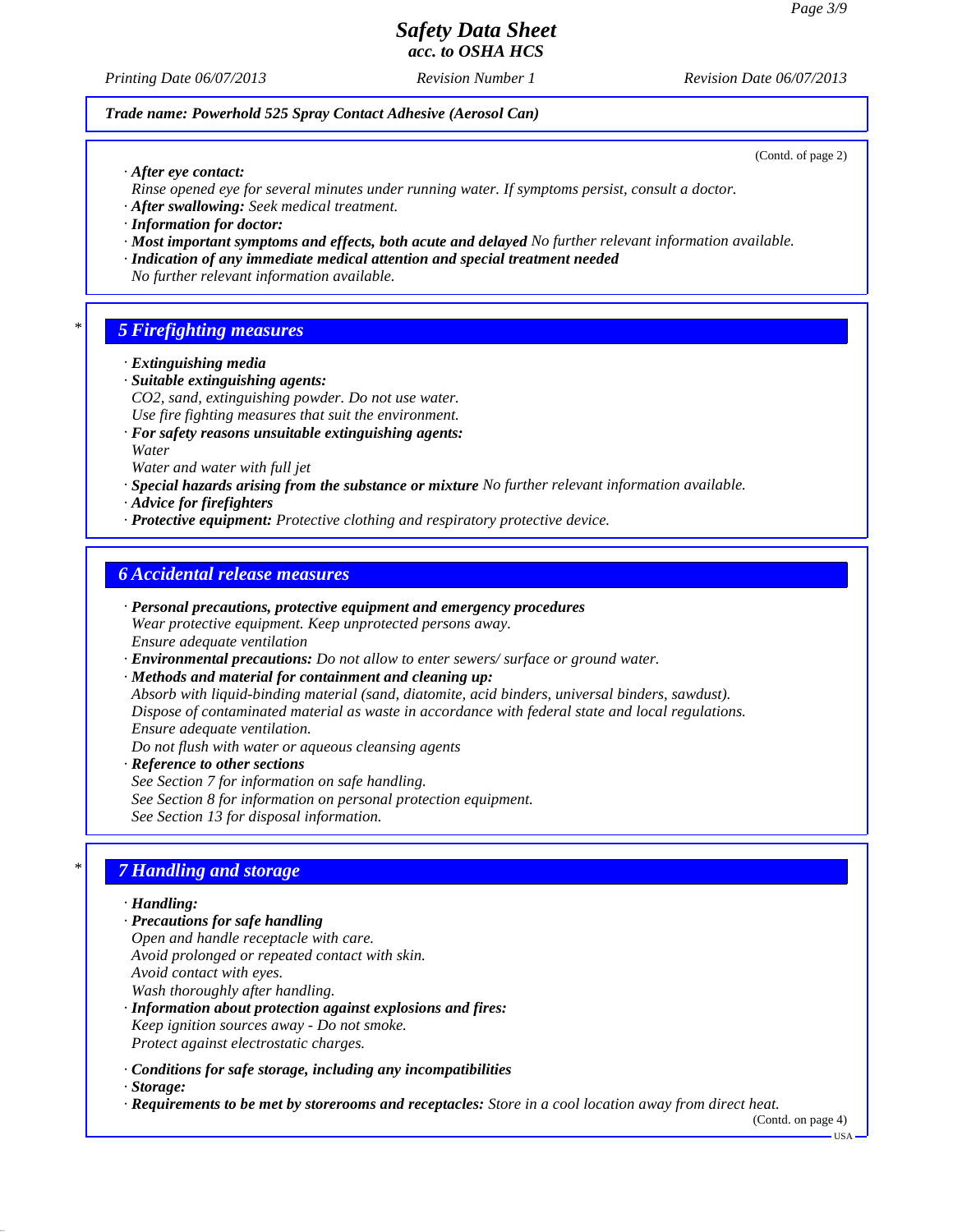*Printing Date 06/07/2013 Revision Number 1 Revision Date 06/07/2013*

*Trade name: Powerhold 525 Spray Contact Adhesive (Aerosol Can)*

(Contd. of page 3)

*· Information about storage in one common storage facility: Store away from oxidizing agents.*

*Keep away from open flames and high temperatures.*

*· Further information about storage conditions: Store receptacle in a well ventilated area.*

*· Specific end use(s) No further relevant information available.*

*\* 8 Exposure controls/personal protection*

*· Additional information about design of technical systems: No further data; see item 7.*

*· Control parameters*

|               | Components with limit values that require monitoring at the workplace:                      |
|---------------|---------------------------------------------------------------------------------------------|
|               | 67-64-1 acetone (10-25%)                                                                    |
| <b>PEL</b>    | 2400 mg/m <sup>3</sup> , 1000 ppm                                                           |
| <b>REL</b>    | 590 mg/m <sup>3</sup> , 250 ppm                                                             |
| <b>TLV</b>    | Short-term value: (1782) NIC-1187 mg/m <sup>3</sup> , (750) NIC-500 ppm                     |
|               | Long-term value: (1188) NIC-475 mg/m <sup>3</sup> , (500) NIC-200 ppm                       |
|               | BEI                                                                                         |
|               | 74-98-6 propane (10-25%)                                                                    |
| <b>PEL</b>    | 1800 mg/m <sup>3</sup> , 1000 ppm                                                           |
| <b>REL</b>    | 1800 mg/m <sup>3</sup> , 1000 ppm                                                           |
| <b>TLV</b>    | Varies mg/m <sup>3</sup> , 1000 ppm                                                         |
|               | 110-54-3 n-hexane (5-20%)                                                                   |
| <b>PEL</b>    | $1800$ mg/m <sup>3</sup> , 500 ppm                                                          |
| <b>REL</b>    | 180 mg/m <sup>3</sup> , 50 ppm                                                              |
| <b>TLV</b>    | 176 mg/m <sup>3</sup> , 50 ppm                                                              |
|               | Skin; BEI                                                                                   |
|               | 115-10-6 dimethyl ether (5-20%)                                                             |
|               | <b>WEEL</b> 1000 ppm                                                                        |
|               | · Ingredients with biological limit values:                                                 |
|               | 67-64-1 acetone (10-25%)                                                                    |
| $BEI$ 50 mg/L |                                                                                             |
|               | Medium: urine                                                                               |
|               | Time: end of shift<br>Parameter: Acetone (nonspecific)                                      |
|               | 110-54-3 n-hexane (5-20%)                                                                   |
|               | $BEI$ 0.4 mg/L                                                                              |
|               | Medium: urine                                                                               |
|               | Time: end of shift at end of workweek                                                       |
|               | Parameter: 2.5-Hexanedione without hydrolysis                                               |
|               | · Additional information: The lists that were valid during the creation were used as basis. |
|               | · Exposure controls                                                                         |
|               | · Personal protective equipment (see listings below)                                        |
|               | · General protective and hygienic measures:                                                 |
|               | Keep away from foodstuffs, beverages and feed.                                              |
|               | Immediately remove all soiled and contaminated clothing.                                    |
|               | Wash hands before breaks and at the end of work.                                            |

*Avoid contact with the eyes and skin.*

(Contd. on page 5)

USA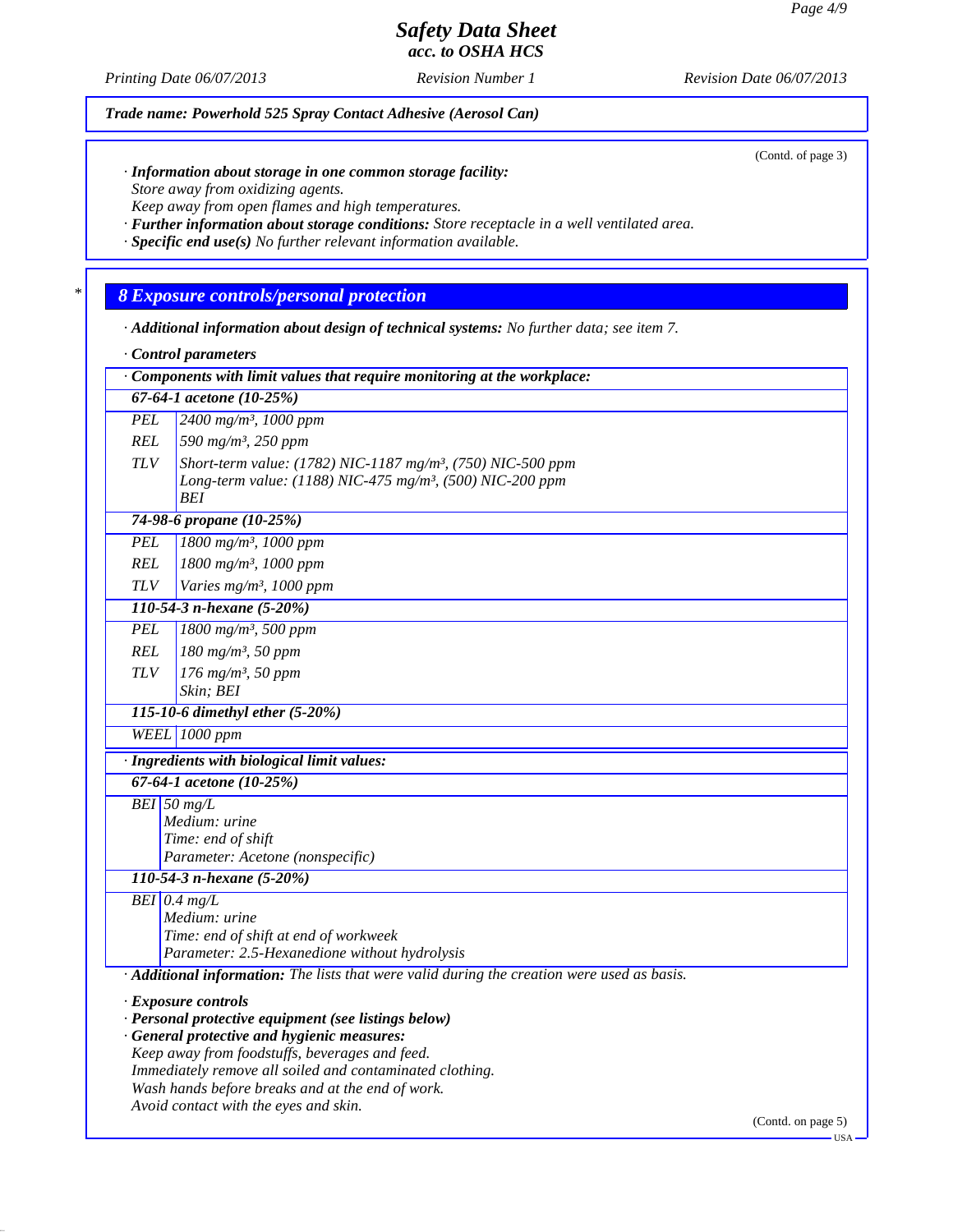*Printing Date 06/07/2013 Revision Number 1 Revision Date 06/07/2013*

### *Trade name: Powerhold 525 Spray Contact Adhesive (Aerosol Can)*

(Contd. of page 4)

*· Breathing equipment: Use approved respiratory protection equipment when airborne exposure is excessive. Consult the respirator manufacturer to determine the appropriate type of equipment for a given application. Observe respirator use limitations specified by the manufacturer.*

### *· Protection of hands:*

### *Protective gloves*

*The glove material has to be impermeable and resistant to the product/ the substance/ the preparation.*

### *· Material of gloves*

*Nitrile rubber, NBR*

*Chloroprene rubber, CR*

*The selection of the suitable gloves does not only depend on the material, but also on further marks of quality and varies from manufacturer to manufacturer.*

#### *· Penetration time of glove material*

*The exact break through time has to be found out by the manufacturer of the protective gloves and has to be observed.*

#### *· Eye protection:*

*Safety glasses with side shields.*



*Tightly sealed goggles*

*· Body protection: Protective work clothing*

| <b>9 Physical and chemical properties</b>               |                                                                                                      |
|---------------------------------------------------------|------------------------------------------------------------------------------------------------------|
| · Information on basic physical and chemical properties |                                                                                                      |
| <b>General Information</b>                              |                                                                                                      |
| $\cdot$ Appearance:                                     |                                                                                                      |
| Form:                                                   | Aerosol                                                                                              |
| Color:<br>$\cdot$ Odor:                                 | White<br>Sweetish                                                                                    |
| · Odour threshold:                                      | Not determined.                                                                                      |
|                                                         |                                                                                                      |
| $\cdot$ pH-value:                                       | Not determined.                                                                                      |
| Change in condition                                     |                                                                                                      |
| <b>Melting point:</b>                                   | Undetermined.                                                                                        |
| <b>Boiling point:</b>                                   | -44 °C (-47 °F)                                                                                      |
| · Flash point:                                          | $-97 °C (-143 °F)$                                                                                   |
| · Flammability (solid, gaseous):                        | Not applicable.                                                                                      |
| · Ignition temperature:                                 | 235 °C (455 °F)                                                                                      |
| $\cdot$ Decomposition temperature:                      | Not determined.                                                                                      |
| $\cdot$ Auto igniting:                                  | Product is not selfigniting.                                                                         |
| · Danger of explosion:                                  | <i>Product is not explosive. However, formation of explosive air/vapor</i><br>mixtures are possible. |
| · Flammable limits:                                     |                                                                                                      |
| Lower:                                                  | 1.2 Vol $\%$                                                                                         |
| <b>Upper:</b>                                           | $18.6$ Vol $\%$                                                                                      |
|                                                         | (Contd. on page 6)                                                                                   |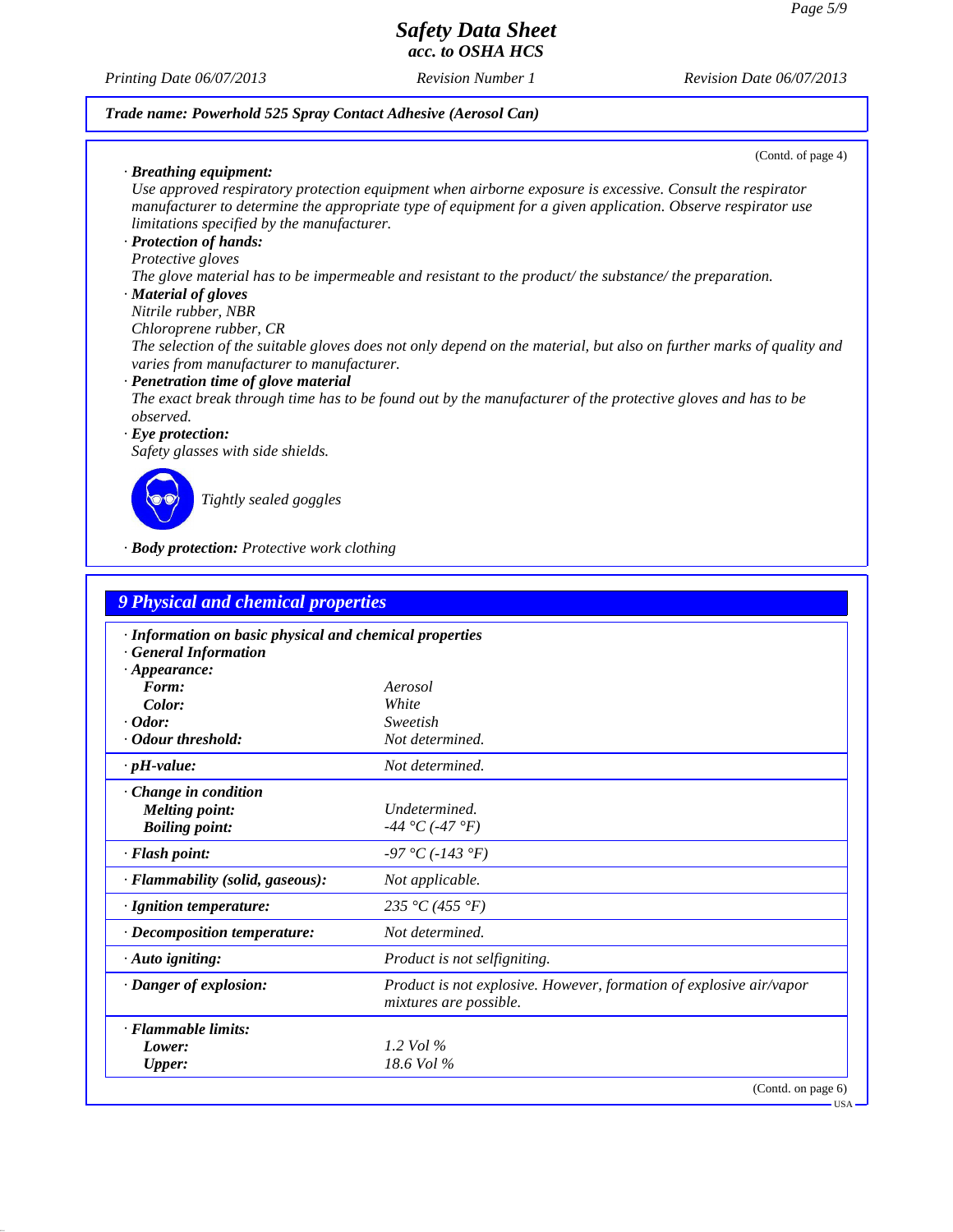*Printing Date 06/07/2013 Revision Number 1 Revision Date 06/07/2013*

*Trade name: Powerhold 525 Spray Contact Adhesive (Aerosol Can)*

|                                                            | (Contd. of page 5)                         |
|------------------------------------------------------------|--------------------------------------------|
| $\cdot$ Vapor pressure at 20 $\cdot$ C (68 $\cdot$ F):     | 8300 hPa (6226 mm Hg)                      |
| $\cdot$ Specific gravity at 20 °C (68 °F):                 | $0.7$ g/cm <sup>3</sup> (5.842 lbs/gal)    |
| · Relative density                                         | Not determined.                            |
| · Vapour density                                           | Not determined.                            |
| $\cdot$ Evaporation rate                                   | Not determined.                            |
| $\cdot$ Solubility in / Miscibility with<br>Water:         | Not miscible or difficult to mix.          |
| · Partition coefficient (n-octanol/water): Not determined. |                                            |
| · Viscosity:                                               |                                            |
| Dynamic:                                                   | Not determined.                            |
| Kinematic:                                                 | Not determined.                            |
| · Solvent content:                                         |                                            |
| Organic solvents:                                          | $75.5\%$                                   |
| Solids content:                                            | 24.5 %                                     |
| $\cdot$ Other information                                  | No further relevant information available. |

# *\* 10 Stability and reactivity*

- *· Reactivity*
- *· Chemical stability*
- *· Thermal decomposition / conditions to be avoided: No decomposition if used according to specifications.*
- *· Possibility of hazardous reactions not reactive, as supplied.*
- *· Conditions to avoid Heat, flames, sparks.*
- *Exposure to high temperatures. · Incompatible materials: Reacts with oxidizing agents.*
- *· Hazardous decomposition products: Carbon monoxide and carbon dioxide*

## *\* 11 Toxicological information*

- *· Information on toxicological effects*
- *· Acute toxicity:*
- *· Primary irritant effect:*
- *· on the skin: Irritant to skin and mucous membranes.*
- *· on the eye:*
- *Irritating effect.*
- *Vapors may be severely irritating to the eyes.*
- *· Sensitization: No sensitizing effects known.*
- *· Additional toxicological information:*

*The product shows the following dangers according to internally approved calculation methods for preparations: Irritant*

#### *· Carcinogenic categories*

*· IARC (International Agency for Research on Cancer)*

*None of the ingredients is listed.*

(Contd. on page 7)

USA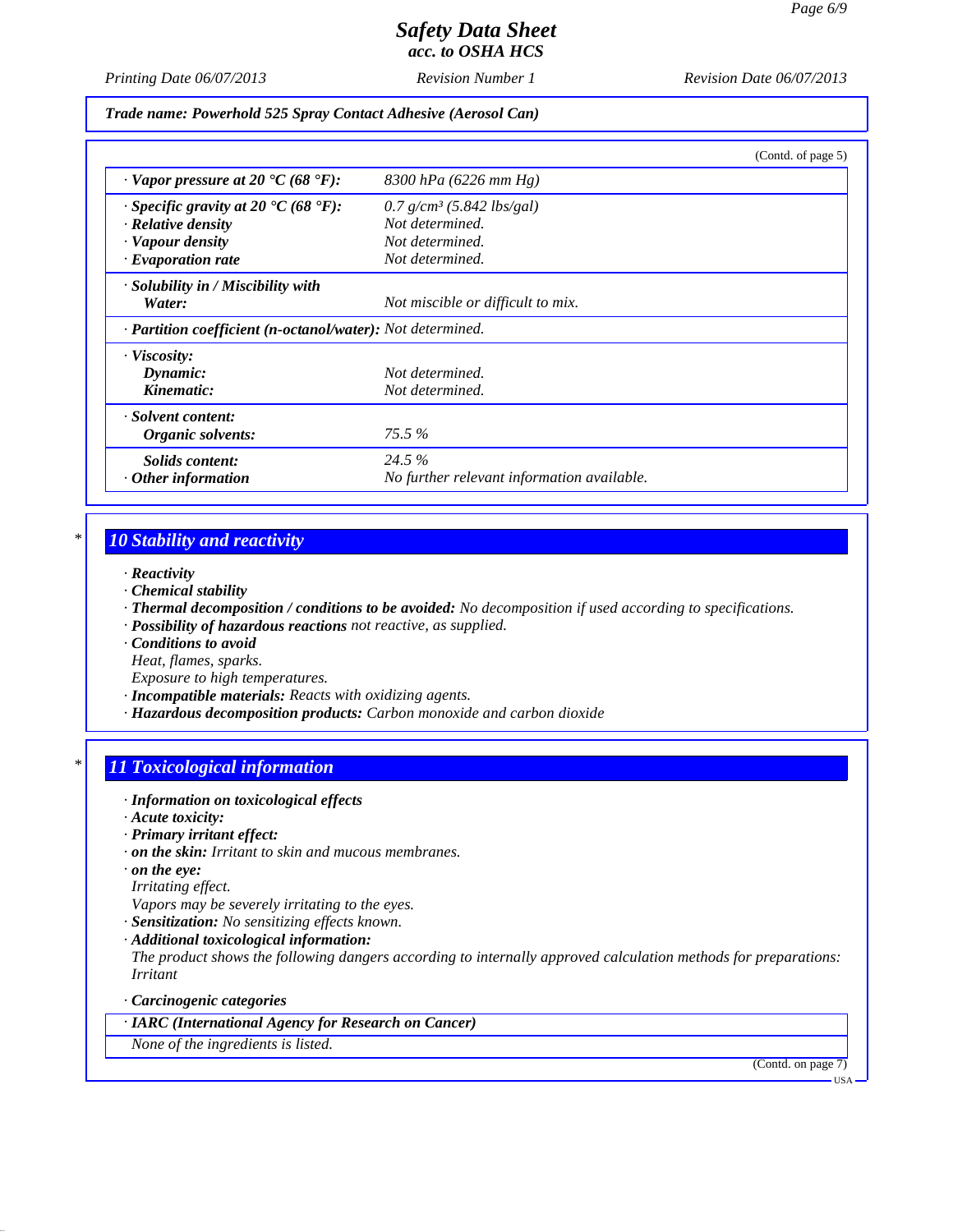*Printing Date 06/07/2013 Revision Number 1 Revision Date 06/07/2013*

*Trade name: Powerhold 525 Spray Contact Adhesive (Aerosol Can)*

(Contd. of page 6)

*· NTP (National Toxicology Program)*

*None of the ingredients is listed.*

### *\* 12 Ecological information*

- *· Toxicity*
- *· Aquatic toxicity: No further relevant information available.*
- *· Persistence and degradability No further relevant information available.*
- *· Behavior in environmental systems:*
- *· Bioaccumulative potential No further relevant information available.*
- *· Mobility in soil No further relevant information available.*
- *· Ecotoxical effects:*
- *· Remark: Harmful to fish*
- *· Additional ecological information:*
- *· General notes: At present there are no ecotoxicological assessments.*
- *· Results of PBT and vPvB assessment*
- *· PBT: Not applicable.*
- *· vPvB: Not applicable.*
- *· Other adverse effects No further relevant information available.*

## *\* 13 Disposal considerations*

#### *· Waste treatment methods*

*· Recommendation:*

*Must not be disposed of together with household garbage. Do not allow product to reach sewage system. Must be specially treated adhering to official regulations.*

- *· Uncleaned packagings:*
- *· Recommendation: Disposal must be made according to official regulations.*

# *\* 14 Transport information*

| $\cdot$ UN-Number<br>$\cdot$ ADR, IMDG         | Void    |  |
|------------------------------------------------|---------|--|
| · UN proper shipping name<br>$\cdot$ ADR, IMDG | Void    |  |
| · Transport hazard class(es)                   |         |  |
| $\cdot$ DOT, IATA                              |         |  |
|                                                |         |  |
|                                                |         |  |
| $\cdot$ Class                                  | 2.1     |  |
| $\cdot$ Label                                  | $ORM-D$ |  |
|                                                |         |  |
| $\cdot$ ADR, IMDG<br>$\cdot$ Class             | Void    |  |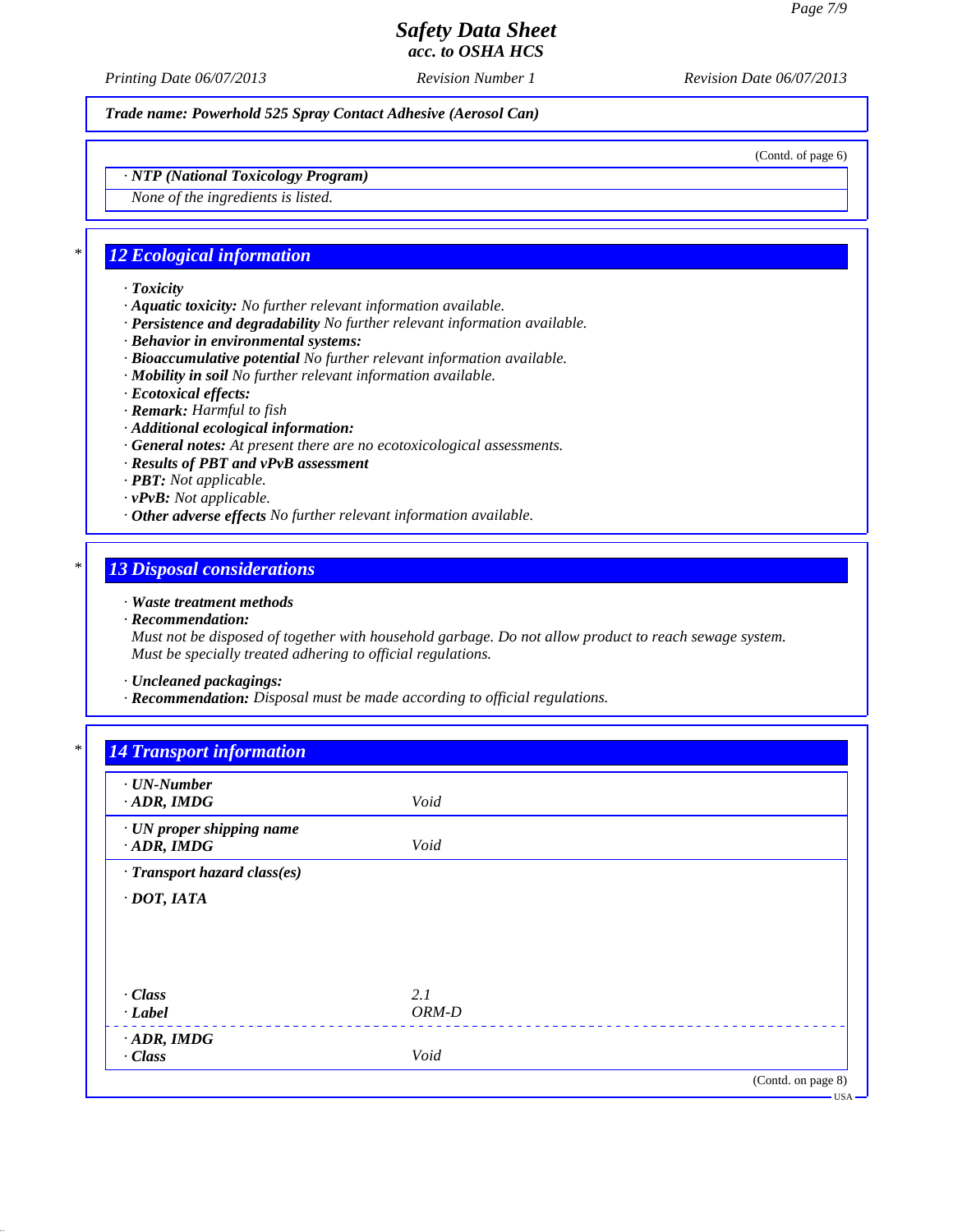*Printing Date 06/07/2013 Revision Number 1 Revision Date 06/07/2013*

*Trade name: Powerhold 525 Spray Contact Adhesive (Aerosol Can)*

(Contd. of page 7)

*· Packing group · ADR, IMDG Void*

*· Environmental hazards: Not applicable.*

*· Special precautions for user Not applicable.*

*· Transport in bulk according to Annex II of MARPOL73/78 and the IBC Code Not applicable.*

*· UN "Model Regulation": -* 

### *15 Regulatory information*

*· Safety, health and environmental regulations/legislation specific for the substance or mixture · Sara*

*· Section 355 (extremely hazardous substances):*

*None of the ingredients is listed.*

*· Section 313 (Specific toxic chemical listings):*

*110-54-3 n-hexane*

*· TSCA (Toxic Substances Control Act):*

*All components of this product are on the TSCA Inventory or are exempt from TSCA Inventory requirements.*

*· Proposition 65*

*· Chemicals known to cause cancer:*

*None of the ingredients is listed.*

*· Chemicals known to cause reproductive toxicity:*

*None of the ingredients is listed.*

#### *· (DSL) Canada Dosmestic Substance List*

*All components of this product are on the DSL(Canada Domestic Substance list) or are exempt from DSL requirements.*

*· Cancerogenity categories*

*· EPA (Environmental Protection Agency) 67-64-1 acetone 110-54-3 n-hexane II · TLV (Threshold Limit Value established by ACGIH) 67-64-1 acetone A4 · MAK (German Maximum Workplace Concentration) None of the ingredients is listed. · NIOSH-Ca (National Institute for Occupational Safety and Health) None of the ingredients is listed. · OSHA-Ca (Occupational Safety & Health Administration) None of the ingredients is listed. · National regulations:*

*· Water hazard class: Water hazard class 2 (Self-assessment): hazardous for water.*

(Contd. on page 9)

USA